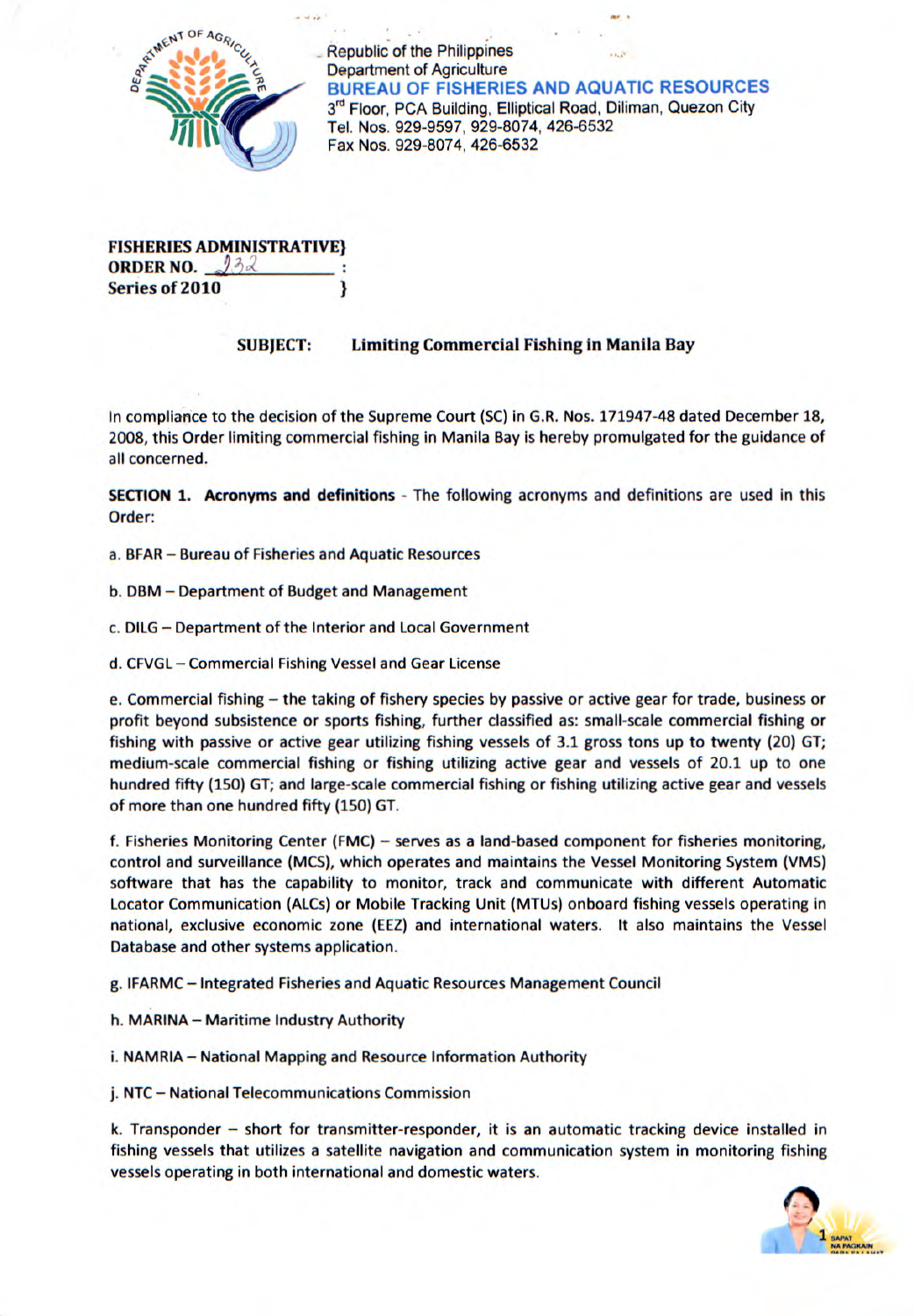I. Vessel Monitoring System (VMS) - software that has the capability to track and monitor the position, time and course and speed of commercial fishing vessels in the territorial waters, EEZ and the high seas.

**SECTION 2. Limiting Commercial Fishing in** Manila **Bay.** - In order to minimize stress on the fishery and aquatic resources, ensure sustainable utilization and enhance the natural regenerative capacity of Manila Bay herein described in NAMRIA Chart No. 4255 with a plot of the waters for commercial fishing, a limited access policy is hereby established to be implemented in two phases:

## A. **Phase 1**

2.1 No applications for new CFVGL shall be accepted by BFAR except for the following:

(a) Applications for new CFVGL filed prior to the effectivity date of this Order;

(b) Those covered by construction clearance or clearance to import issued prior to the effectivity date of this Order, provided that applications for new CFVGL are filed within three (3) months from effectivity date of this Order;

(c) Applications for renewal filed prior to the effectivity date of this Order; and,

(d) Applications by owners of under-admeasured commercial fishing vessels registered and licensed by the local government units of the coastal municipalities straddling Manila Bay, who shall cause the re-admeasurement, registration, and licensing of their fishing vessels in the joint mobile registration and licensing to be conducted by a composite team of representatives from the IFARMC, municipalities straddling Manila Bay, MARINA, NTC and BFAR.

2.2 New CFVGLs will be issued to applicants covered by the exceptions in paragraphs (a) to (d) after compliance with the requirements and payment of fees.

## **B. Phase 2**

2.3 Upon the expiration of licenses which are still valid upon the effectivity of this Order and the licenses issued in Phase 1, BEAR will no longer issue new CFVGL5 for Manila Bay. Only applications for renewal shall be accepted subject to the following terms and conditions in addition to the requirements in Fisheries Administrative Order No. 198:

(a) the applicants shall install transponders in their fishing vessels and shall be covered by BFAR's VMS;

(b) the applicants shall exclusively fish in the waters for commercial fishing in Manila Bay;

(c) the applicants shall secure the consent of BFAR prior to selling their commercial fishing vessels and that they will execute an affidavit of undertaking that they will sell their vessels to owners or operators operating in non-overfished fishing grounds who will also install transponders and be covered by BEAR's VMS as a condition for the issuance of their license;

(d) the applicants shall install and have on board their fishing vessels the following type- approved marine environmental protection equipment and related documents prescribed by the Philippine Coast Guard: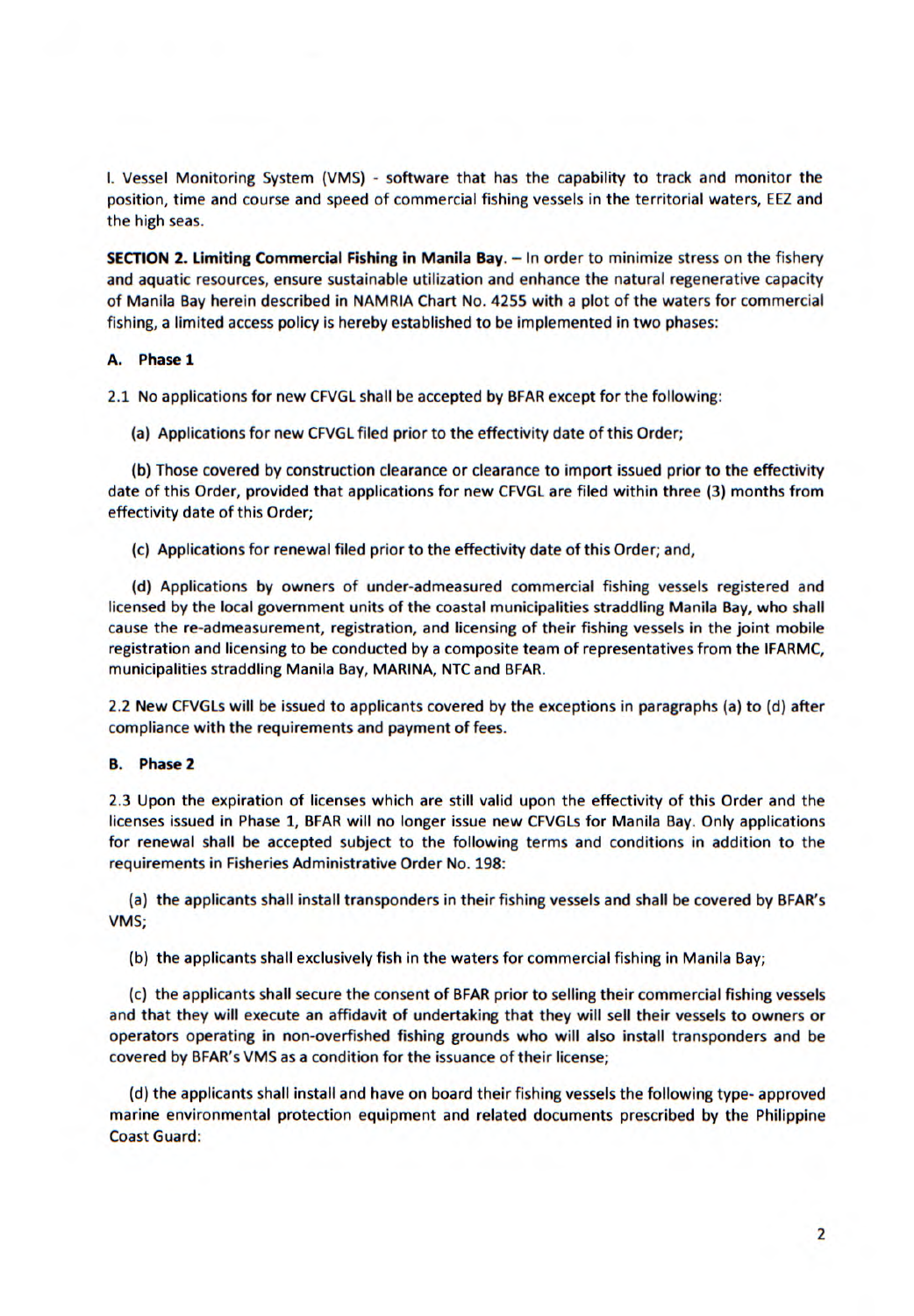Gross Tonnage (GT) Required Anti Marine Pollution Equipment and **Documents** 

3.1 GT and above Garbage Management Plan (All commercial fishing vessels) Garbage Record Book

400 GT and above Garbage Management Plan Garbage Record Book Oil-water separating equipment (not more than 15 ppm) Oil Record Book Shipboard Oil Pollution

2.4 Licenses will be issued for the replacement of sunken, destroyed or de-commissioned fishing vessels licensed in Phase 2 provided these are of the same or lesser gross tonnage and fishing capacity.

2.5 In these two phases, the Bureau shall deploy its MCS vessels and law enforcement agents for continuous patrolling and law enforcement activities. Alternative livelihood programs shall be provided to those displaced by this policy and to evacuees/victims of Typhoons *Ondoy* and *Pepeng.* 

**SECTION 4. Mechanics of Implementation.** The BFAR shall:

1. Activate the joint mobile registration and licensing team composed of MARINA, NTC and BFAR technical personnel and in coordination with the local government units (LGUs) of the municipalities straddling Manila Bay, correctly admeasure, register and license all municipal and commercial fishing vessels and identify gears and fishing methods being utilized;

2. In coordination with the DILG, DBM, which are also respondents in the SC case, and the LGUs, identify families of affected commercial and municipal fishers and fisherfolk;

3. In a transparent and participatory manner, identify sustainable alternative livelihood that displaced commercial fishing operators, their families and employees, can be trained and engaged in;

4. Offer the same opportunities in paragraph 3 to municipal fishers and their families who will voluntarily stop fishing in Manila Bay because of their realization that Manila Bay needs to be rehabilitated by all concerned stakeholders; and,

5. Recommend funding to LGUs by DBM for the livelihood programs using the criteria whereby LGUs that have efficient and institutionalized ecological waste management and other anti-aquatic or marine pollution programs, will be given priority in the release of additional funding for programs geared toward compliance to the SC decision.

**SECTION 5. Prohibition.** - It shall be unlawful for any person to:

(a) engage in commercial fishing in Manila Bay without a CFVGL; or

(b) fish in violation of the terms and conditions of the CFVGL such as but not limited to noninstallation of transponders, non-use of transponders, non-compliance with the protocol of the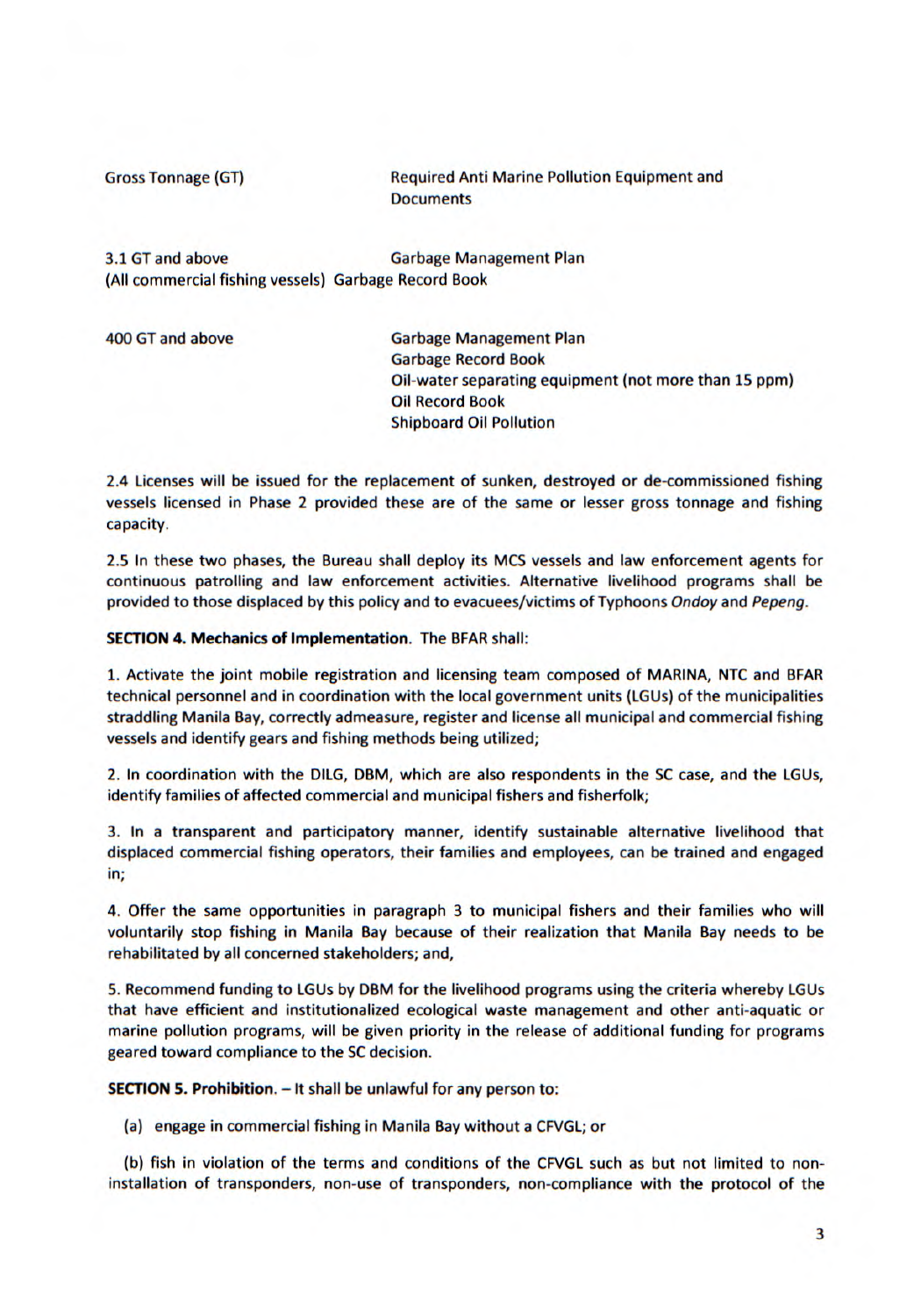Bureau's vessel monitoring system, non-installation of marine environmental protection equipment and devices, and fishing in areas closed to commercial fishing.

**SECTION 6.** Penalties. - Any commercial fishing vessel captain or the three (3) highest officers of the vessel who violate Section 3 of this administrative order, upon conviction, shall suffer the penalty provided in Section 86 of R.A. 8550 (Fisheries Code of 1998), which is a fine equivalent to the value of the catch or ten thousand pesos (P10,000.00), whichever is higher, and imprisonment of six (6) months, confiscation of fishing catch and fishing gears and automatic revocation of license.

**SECTION 7. Repealing clause.** - All existing administrative orders, rules and regulations or parts thereof which are inconsistent with the provisions of this Order are hereby repealed or amended accordingly.

**SECTION 8. Effectivity.** - This order shall take effect fifteen (15) days after publication in the Official Gazette and/or in two (2) newspapers of general circulation and upon registration with the National Administrative Register.

Issued this 24th day of March , 2010 in Quezon City, Metro Manila, Philippines.

**DEPARTMENT OF AGRICULTURE** veck ved 03/16/2010 04 09 PM

A<sup>'</sup>ITY. BERNIE G. FOND<del>I</del> **1 SIGNAL STATES OF ASSECUTE PUBLIC PROPERTY ATTY. BERNIE G. FONDEV**<br>
For Signature: \$-03-10-0260<br> **1 Secretary** 

Recommended by:

**SARMIENTO,** 

BFAR Director

PBBLICATION: April 24, 2010

UP Law Center—ONAR

Phil. star April 5, 2010

**SALVADOR S.S** Undersecretary for Fisheries & NFARMC Charman